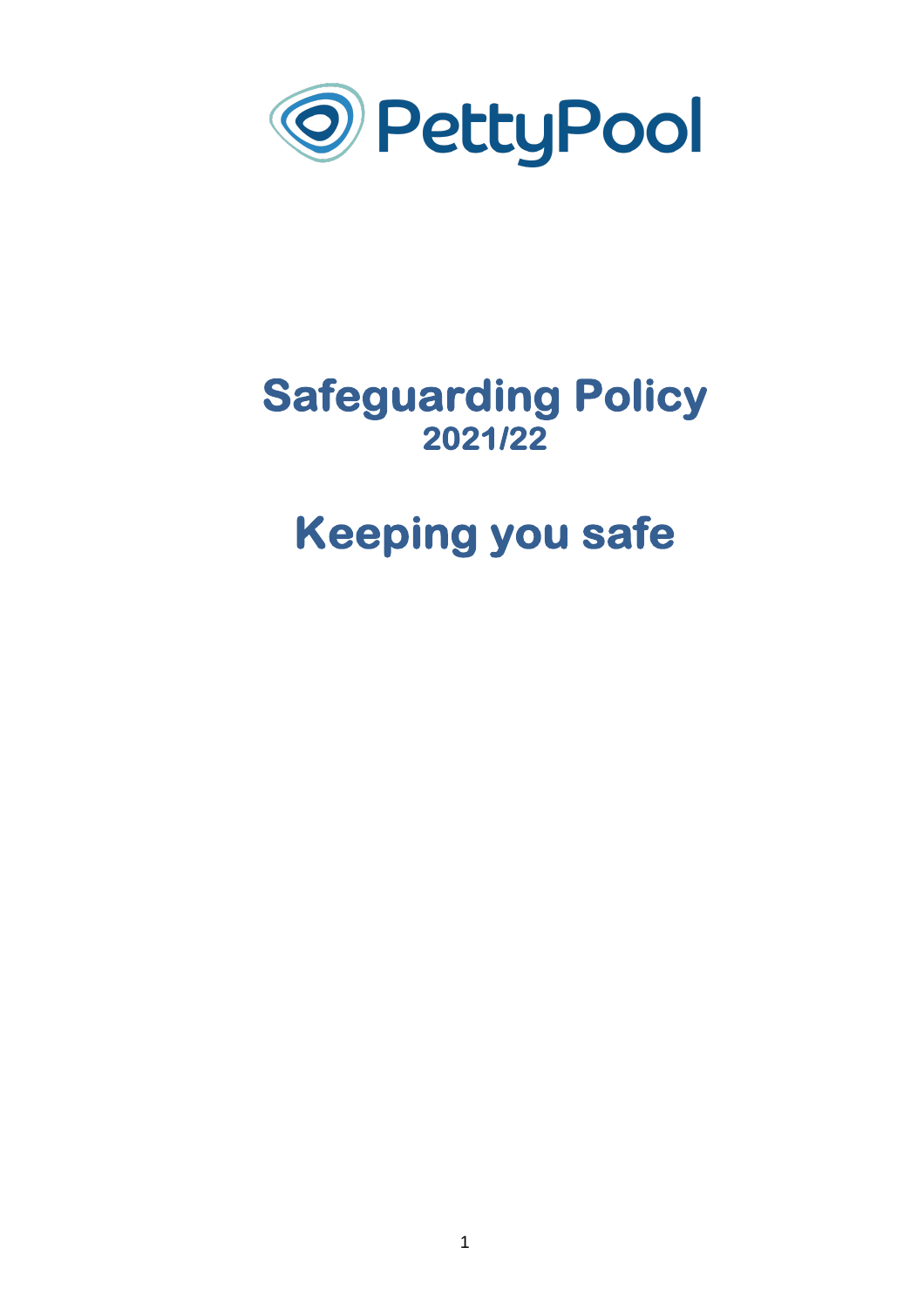### **Policy Statement**

Petty Pool is dedicated to providing a safe and secure environment for all students and clients who access the site and expects all staff, volunteers and stakeholders to demonstrate a parity of commitment to Safeguarding.

At Petty Pool we believe that safeguarding and promoting the welfare of children and young people is everyone's responsibility and that through our child and student centred approach we will consider, at all times, what is in the best interests of the child and young person.

Our charity will establish and maintain an ethos where students and visiting children and young people feel secure, are encouraged to talk, are listened to and are safe. Students or visiting children and young people will be able to talk freely to any member of staff if they are worried or concerned about something.

We believe that everyone who comes into contact with children, young people and their families has a role to play in safeguarding. We recognise that staff at Petty Pool play a particularly important role as they are in a position to identify concerns early and provide help for children and young people to prevent concerns from escalating. We are committed to identifying where children and young people may benefit from early help and working in partnership with other professionals to undertake an early help assessment.

All staff and regular visitors will, through training and induction, know how to recognise indicators of concern, how to respond to a disclosure from a child or young person and how to record and report this information. We will not make promises to any child or young person and we will not keep secrets. Every student will know what the adult will have to do with any information they have chosen to disclose.

Throughout our curriculum we will provide activities and opportunities for students to develop the skills they need to identify risks and stay safe. This will also be extended to include material that will encourage our students to develop essential life skills.

At all times we will work in partnership and endeavour to establish effective working relationships with parents, carers and colleagues from other agencies in line with Working Together to Safeguard Children (revised 2015, Sept 2016, December 2020).

It is the responsibility of *every* member of staff, volunteer and regular visitor to our organisation to ensure that they carry out the requirements of this policy and, at all times, work in a way that will safeguard and promote the welfare of all of the students and visitors to our organisation. This includes the responsibility to provide a safe environment in which children and young people can learn and achieve.

Lachlan Nisbet **Chair**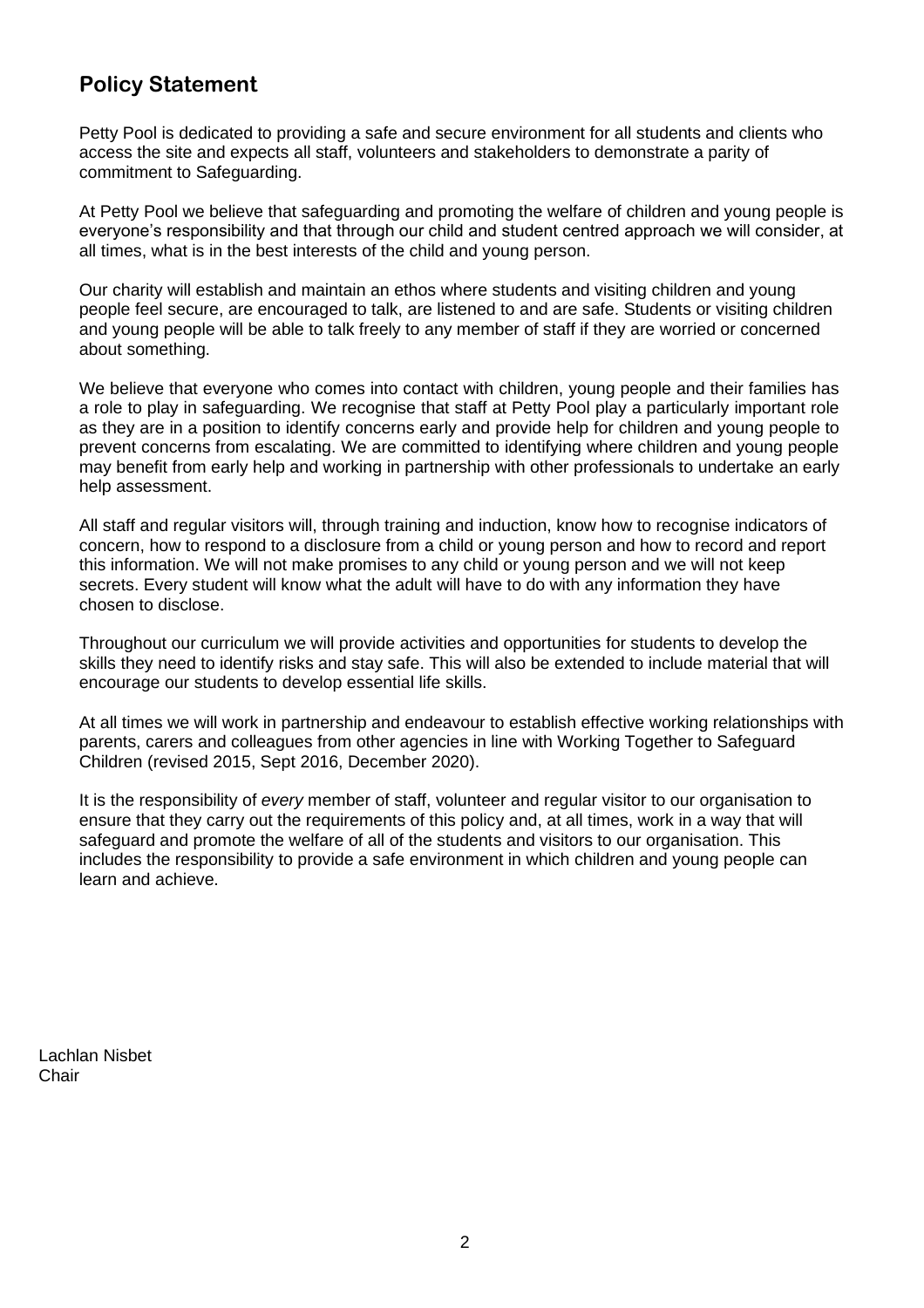# **Purpose of document**

Petty Pool recognises that all children, young people and vulnerable adults have the right to freedom from abuse and radicalisation and to be in an environment where safety, praise, recognition and opportunity for taking responsibility are available.

This policy outlines Petty Pools commitment to safeguarding and to provide clear guidance to dealing with all issues regarding working with children and vulnerable adults

- To provide fair and equal opportunity for all students and clients in a safe and secure environment
- To prevent abuse from occurring within the organisation
- To ensure consistency in the handling of concerns, allegations and disclosures of abuse
- To provide guidance for Senior Managers in the effective investigation and/or reporting of incidents
- To assist staff in supporting students and reporting matters relating to Safeguarding
- To help recognise and identify cases of abuse happening externally
- To provide guidance with regard to staff recruitment, handling and reporting of incidents
- To ensure staff are suitably trained with the knowledge and understanding required of them professionally with regard to Adult Protection and how to implement the associated procedures in place within Petty Pool
- To ensure effective partnerships with other organisations to Safeguard vulnerable adults and children
- To monitor and evaluate practice
- To assist Petty Pool in contributing towards Inter-agency Child/Adult Protection Investigations and Risk Management Plans
- To encourage people to report concerns regarding any form of abuse
- To promote and achieve a safer environment for all

### **Who this policy applies to**

This Policy applies to ALL individuals associated with the Trust, all of whom have a responsibility for the protection of Vulnerable Adults and Children.

- Board of Trustees of Petty Pool
- Chief Executive Officer of Petty Pool
- The Senior Management Team of Petty Pool
- All tutors and non-teaching staff (including those who are supply, volunteers and freelance)
- All Students and Clients who access any provision offered by the Trust
- All professionals who work with Students and Clients

### **Summary of changes from previous policy (Sept 2020)**

To reflect new statutory guidance Keeping Children Safe in Education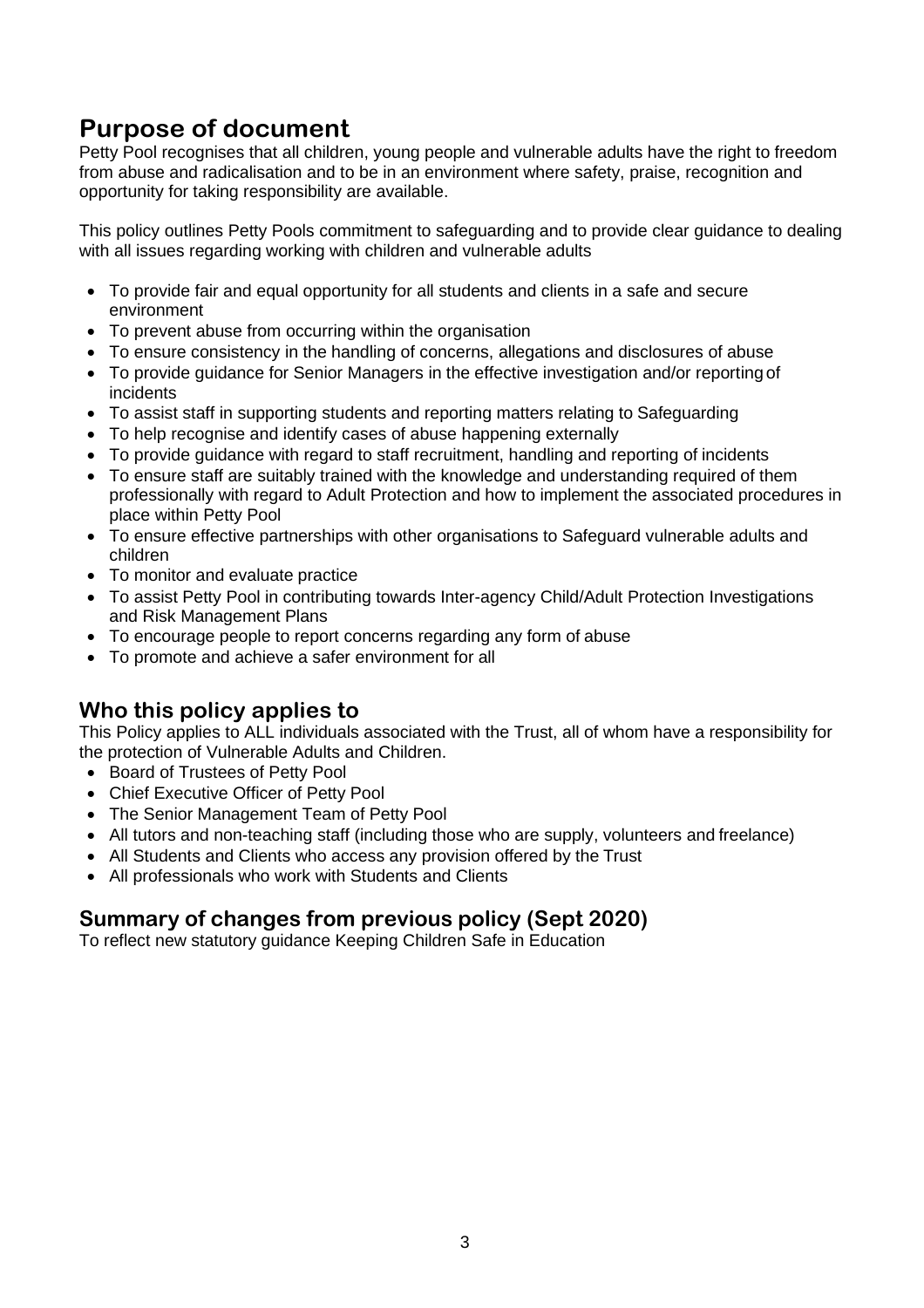# **Section 1 Responsibilities**

The Chief Executive and the Board of Trustees have overall responsibility for the implementation of this policy will ensure staff are fully aware of the requirements of this policy and to ensure all incidents are reported to the Designated Safeguarding Leads and recorded and monitored correctly. The Board of Trustees have also nominated a designated safeguarding link.

The Chief Executive, DSL and Deputy DSL are responsible for Overseeing the referral of cases of suspected abuse/radicalisation or allegations to the relevant City/County Council's Department of Children and Young People's Services, or other agencies (such as the police, Channel) as appropriate.

The Chief Executive and DSL is responsible for liaison with various professional bodies and outside agencies with regard to student safety and protection. The Chief Executive, DSL or a member of SMT also alerts parents, carers and professionals if concerns arise during a client's time on site at Petty Pool. The DSL will deal with the protection of vulnerable people as part of their daily duties.

The DSL will also support staff in liaising with other agencies and setting up an inter-agency assessment as appropriate.

All staff, volunteers, trustees, contractors and visitors must follow this policy and seek guidance where required from the named safeguarding leads and report on any safeguarding concerns raised.

All staff must be aware of Petty Pool systems which support safeguarding, and these will be outlined in induction with regular updates throughout the year, these include:

- The staff code of conduct
- Students behaviour code and disciplinary code
- The safeguarding response to students missing from education
- The role and identity of the safeguarding leads

All staff must be aware of the process for making referrals to the local authority and the role they may need to play following a referral. Staff should also be aware that if a young person is in immediate danger then the police should be called (see flowchart in appendices).

All staff must communicate the main principles of this policy and how to raise any concerns that they may have during their induction and re-enforce regularly through tutorials. Course tutors and Instructors are frequently the first line of contact for a student/client who wishes to report an incident. It is the duty of the tutor or instructor to inform the student/client as far as possible of the appropriate procedures, to report the matter to their line manager and to support the student/client to the best of their ability.

Students/Clients: Students wishing to formally report an incident will be given support to do so in an appropriate way. They may wish to inform an Advocate, parent or friend, or a professional body and invite them to Petty Pool for support.

### **Named protection officers**

Petty Pool has designated named people for safeguarding within the organisation and have the appropriate knowledge to advise on the response to safeguarding concerns.

#### **The designated safeguarding lead is**:

- Sally Garratt Chief Executive
- Wendy Bowyer Director of Education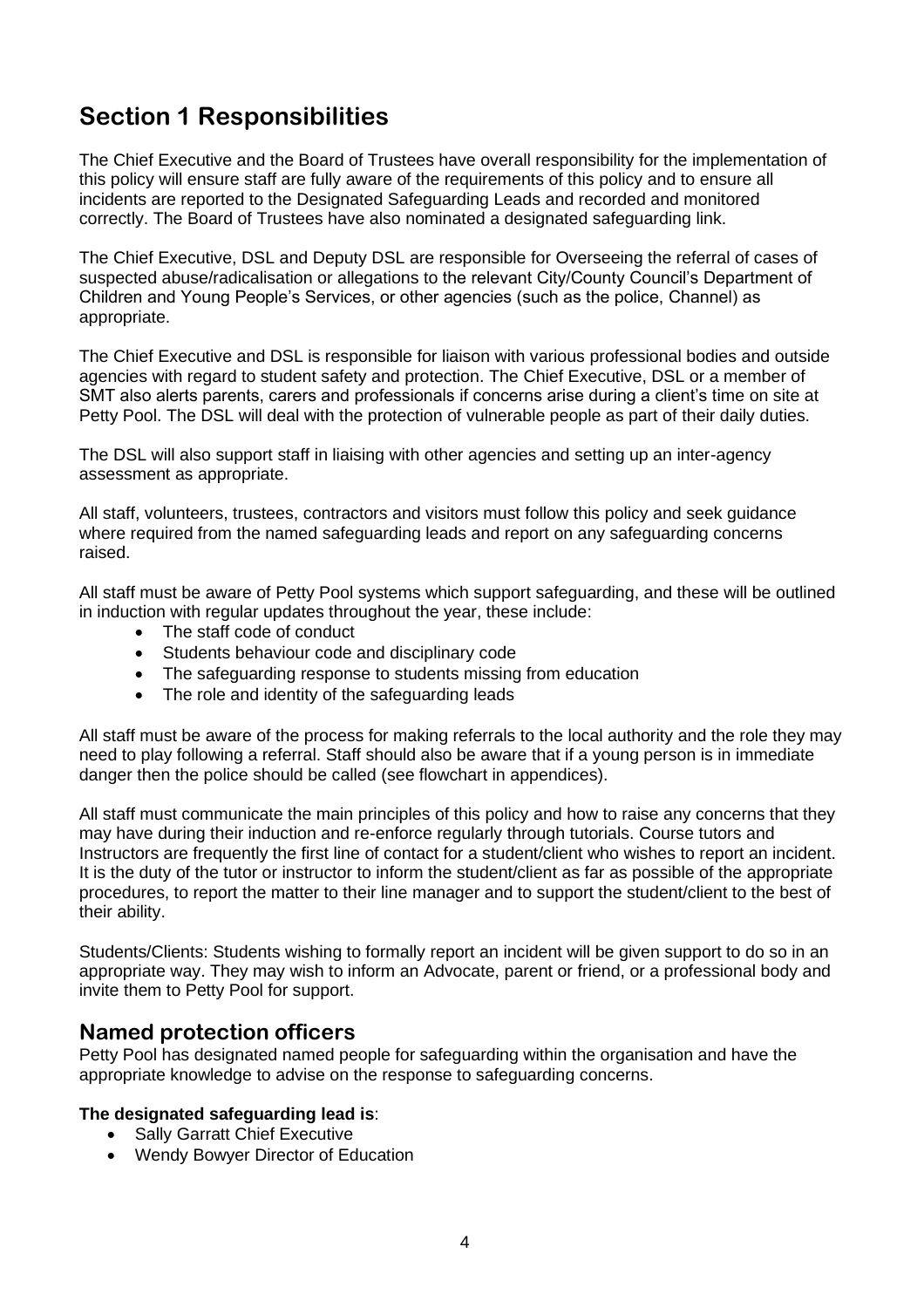#### **The deputy safeguarding officer:**

- Emma Hallett Director of Curriculum and Planning
- Jim Davy Outdoor Centre Manager

#### **Safeguarding champions**

- Nikki Hughes Learner Mentor
- Gemma Garvey Tutor
- Karen Weedon Job Coach

The board safeguarding link is Elly Lees Jones

### **Roles and responsibilities of Designated Safeguarding Officers**

Protection:

- Chair the Safeguarding panel to review safeguarding concerns raised and take action, monitor ongoing cases and ensure the records are up to date and the team know the actions in place to support the individual
- Refer cases of alleged or suspected abuse to the relevant investigating authorities
- Liaise with case manager, designated officer at the local authority for safeguarding concerns
- Act as a source of support, advice and expertise within Petty Pool when deciding whether to make a referral though liaison with appropriate agencies including when students need extra mental health support
- Refer cases to the Channel programme where there is a radicalisation concern as required
- Support staff who make referrals to the Local Authority/Safeguarding Partners and or Channel programme
- Refer cases where a person is dismissed or left due to risk/harm to a child to the DBS
- Refer cases where a crime may have been committed to the police/LADO
- Liaise with College team to inform of any issues and on-going investigations and ensure there is always a Deputy DSL or Safeguarding champion available and able to cover this role

Work with others

- Liaise with partner's, or care manager at the local authority
- Liaise with staff including staff at Cheshire College

Raising Awareness:

- Ensure safeguarding and vulnerable adult protection is an agenda item at all appropriate meetings
- Ensure all are aware of Petty Pool's safeguarding children and adults protection policy and procedures and they are consulted about safety at Petty Pool
- Ensure there is communication with those who work in partnership with Petty Pool including contractors, suppliers, placement providers and others so they can support Petty Pool's safeguarding policy approach.
- Ensure the policy is reviewed annually and appropriately updated

#### **Training**

- To undertake all training as recommended including updating skills and knowledge of local procedures, safer recruitment and ensure Safeguarding champions are all up to date
- Keep accurate secure written records of concerns, ongoing monitoringand referrals
- To ensure that all the relevant training is provided to staff, volunteers and students on a annual basis.
- Understand issues and lead and co-ordinate charities response to Prevent duty
- Understand issues and lead and co-ordinate charities response to online safety
- Recognise additional risks that SEND students face
- Encourage a culture of listening to students and working in a young person centred way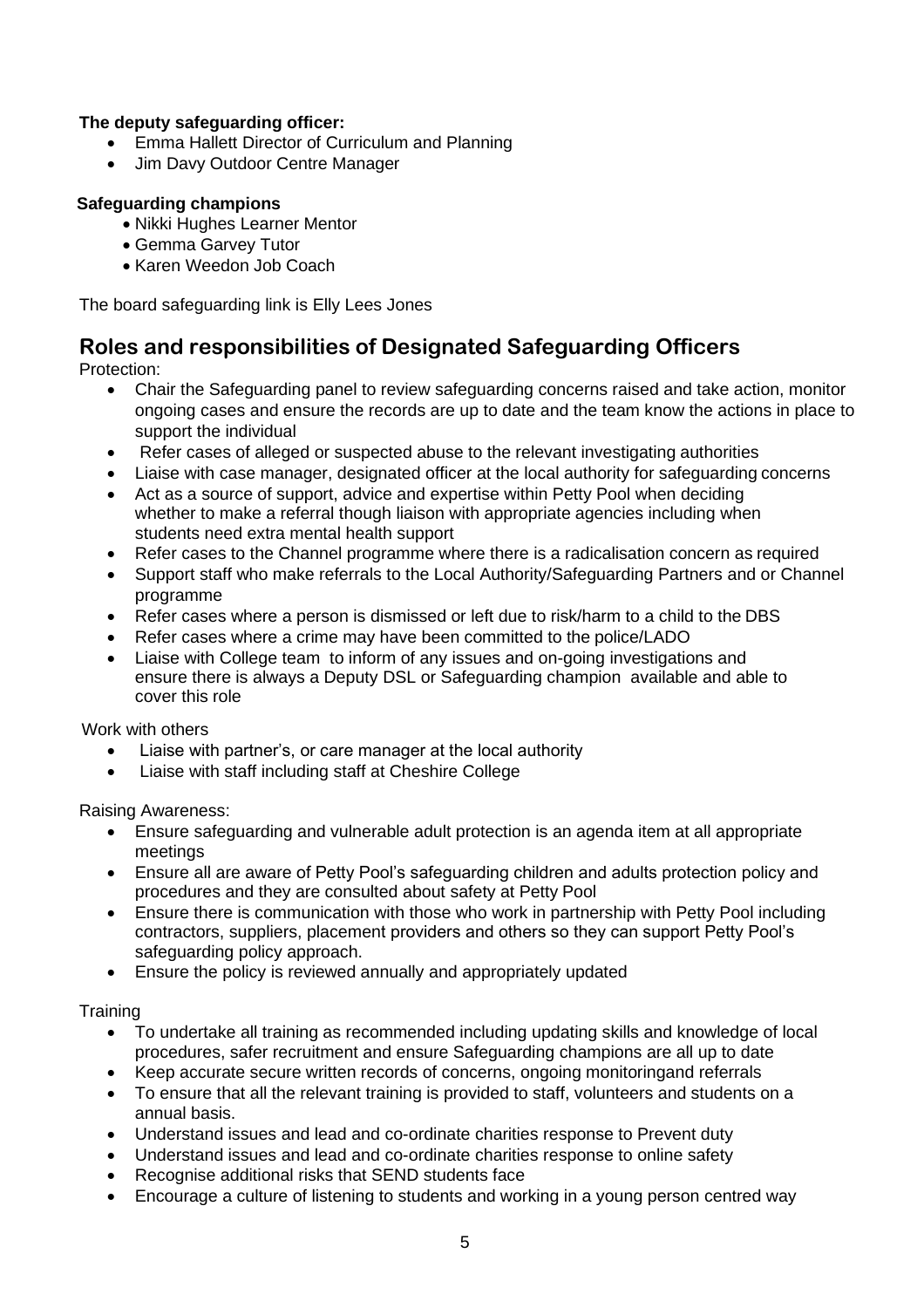All staff are responsible for ensuring the welfare, progress and safeguarding of any students who are looked after or needing additional support around mental health and liaising with the relevant social workers of this student.

# **Section 2 Definitions**

**Safeguarding** looks at keeping children, young people and vulnerable adults safe from a much wider range of potential harm and delivers preventative action not just reaction.

Safeguarding and promoting the welfare of children/young people is defined for the purpose of the guidance as

- Protecting children/young people from maltreatment
- Preventing impairment of children/young people's mental and physical health or development
- Ensuring that children/young people grow up in circumstance consistent with the provision of safe and effective care: and
- Taking action to enable all children /young people to have the best outcomes

All staff must have an awareness of safeguarding issues that can put children as risk of harm and be aware that safeguarding incidents and/or behaviours can be associated with factors outside college. All staff should consider whether young people are at risk of abuse or exploitation in situations outside their families. Behaviours linked to issues such as drug taking, alcohol abuse, deliberately missing education and sexting put children in danger.

**Child/Adult protection** looks at recognising abuse and neglect and acting on it, it is an important aspect of safeguarding

**Abuse** is any behaviour towards a person that deliberately or unknowingly causes harm, endangers life or violates an individual's human and civil rights by any other person or persons. There are four recognised categories of abuse which are:

- Physical abuse (including over/under medication and force feeding)
- Emotional or psychological abuse
- Sexual abuse (inc. rape, incest, CSE and pornographic coercion/sexting)
- Neglect

All staff should be aware that mental health problems can, in some cases, be an indicator that a child has suffered or is at risk of suffering abuse, neglect or exploitation. Where children have suffered abuse or neglect this can having a lasting impact and staff should be aware of the impact.

For more information, please see appendix one signs of abuse and neglect

It can also include

- Financial abuse (inc exploitation of resources and property)
- Racial
- Religious
- Honour based violence
- Forced Marriage
- Institutional
- Discrimination and oppression
- Abuse by strangers, door-step crime / victimisation
- Peer abuse
- Exploitation including child sexual exploitation or child criminal exploitation

Peer abuse could include

- Bullying (including cyber bullying)
- Physical abuse including hitting, kicking, hair pulling
- Sexual violence and sexual harm
- Sexting/sharing sexual imagery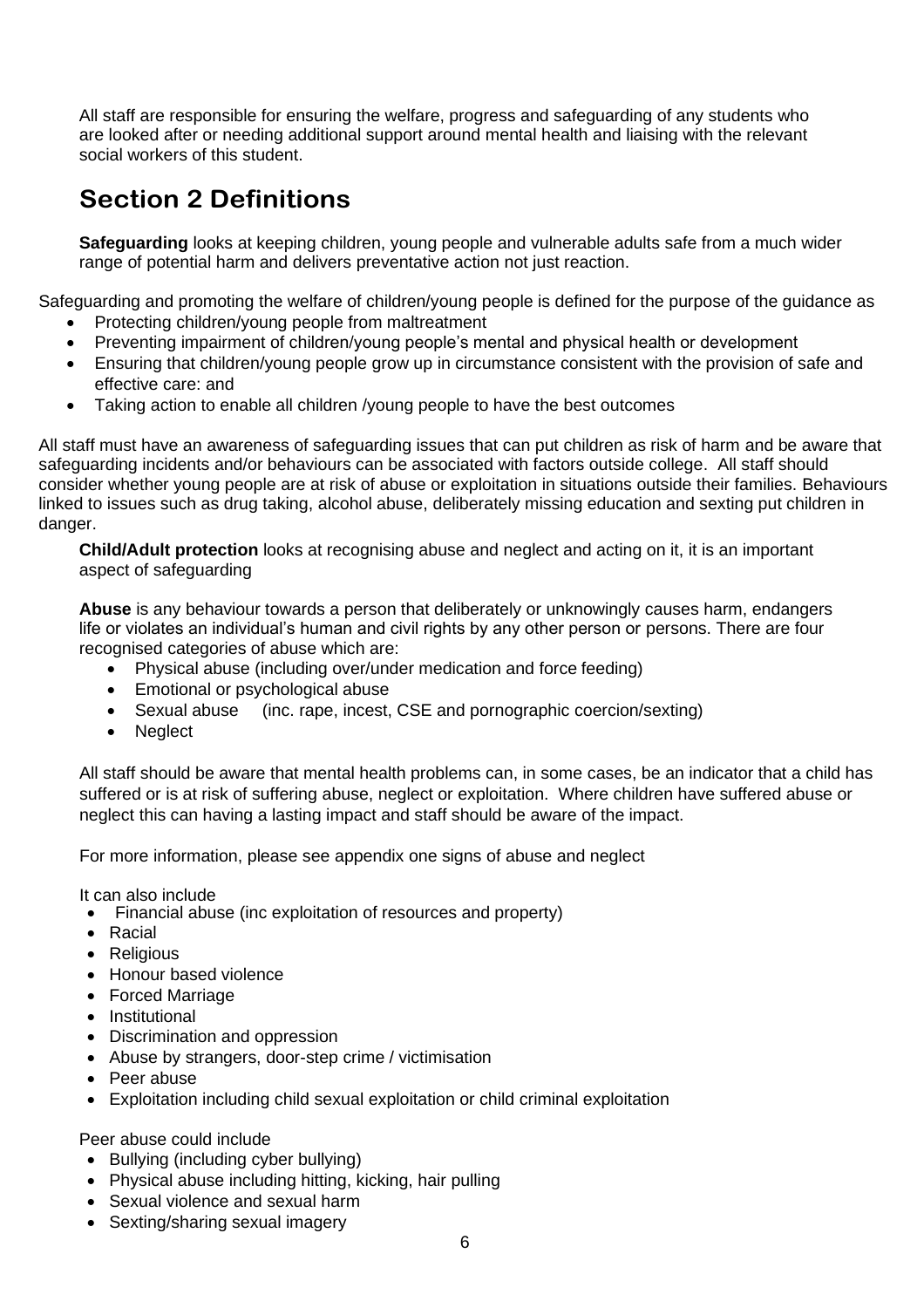• Initiation violence and rituals

Staff should be aware that safeguarding issues can manifest themselves via peer on peer abuse. This is most likely to include but is not limited to bullying (including cyber bullying) gender based violence/sexual assaults and sexting or upskirting. The organisation has a zero tolerance approach to bullying or any form and for more information on what we do to prevent bullying, as well as how we deal with it please see our Anti Bullying Policy.

**A vulnerable adult** is defined in law as a person aged eighteen years or over who may lack capacity to make decisions because of impairment or functioning of the mind or brain (Mental Capacity Act 2005)

Circumstances where a person is considered to lack capacity might include:

- Where the person does not know they have a decision to make
- Where the person does not understand the choices available or the consequences of those choices
- Where the person cannot communicate their decision

**Other adults who have capacity** and can take informed choices to live in a situation that puts them at risk of harm should be supported after consultation with them, their community support and other relevant agencies but they may still choose to stay in the situation and live with the risk

#### **Legal Framework**

This policy has been written in response to government statutory and non-statutory guidance specifically:

- The Children Act 2004
- Working Together to Safeguard Children (2015)
- Keeping Children Safe in Education (2015 and revisions 2018 and 2019 and 2020)
- What to do if you think a child is being abused (2015) Information sharing (2015)
- Standards as set out in Safeguarding Adults (ADSS 2005)

This policy has been formed using Cheshire West and Chester's "Safeguarding Adults Policy Statement. This document also uses guidance from the DfE Ofsteds Best Practice in safeguarding in colleges and Safeguarding Section of EIF (Sept 2019)

# **Section 3 Responding to Safeguarding Concerns**

If abuse is suspected i.e. there is a concern, or there is a disclosure about the welfare or safety of a child or vulnerable adult: staff or volunteers should report the allegation or concern with the Designated Safeguarding Leads (DSL) or Deputy DSLsand a referral will be made to the relevant authorities. All concerns should be recorded using the guidance to recording on Databridge in appendices..

Concerns about a child or vulnerable adult's safety will be responded to and assessed in accordance with the Local Authority Safeguarding children or Adults Board safeguarding procedures. Petty Pool should then await advice from the relevant authorities to inform next steps.

#### **3.1 Procedure for dealing with complaint and allegations about staff or volunteer**

Concerns about staff including supply teachers, freelancers and volunteers are treated with the same rigour as other safeguarding concerns. If a concern or allegation of abuse or inappropriate conduct is made against a member of staff or person in a position of trust, or there is suspicion regarding a member of staff or volunteers conduct with any child or young person this should be discussed with the DSL immediately. This includes where there are concerns that staff/volunteers have behaved in an unacceptable way including

• Behaved in a way that has harmed or may have harmed a child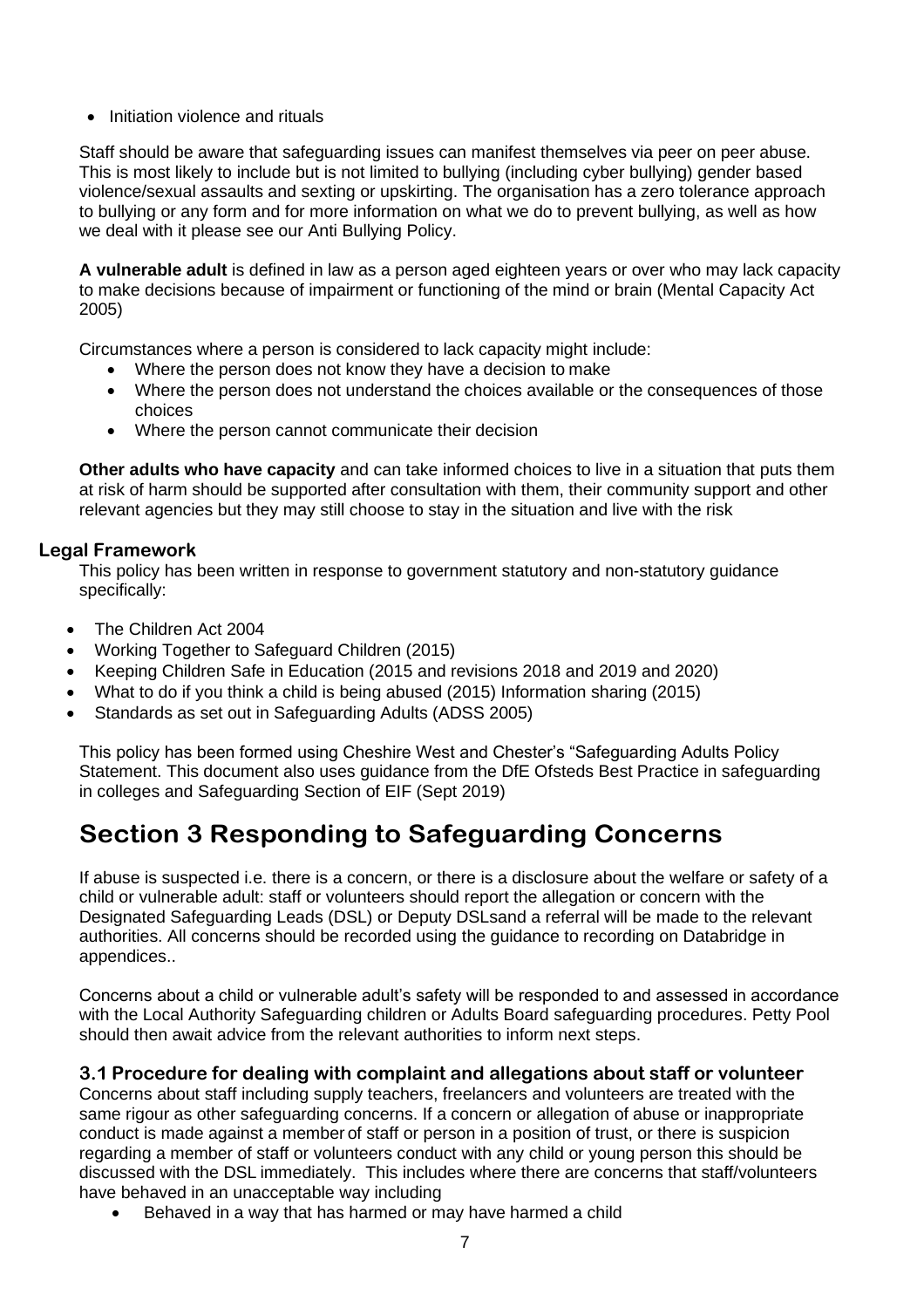- Possibly committed a criminal offence against or related to a child
- Behaved towards a child in a wat that indicates they may pose a risk of harm or
- Behaved or may have behaved in a way that they may not be suitable to work with children

Where the allegation is particularly serious or there is no doubt than an offence has been committed the police and/or local authority designated officer will be informed. A strategy for further action will then be agreed before a decision is taken to notify the staff member or volunteer.

- If the complaint or allegation is such that it is clear that investigations by police and/or enquiries by adult or children's social care are not necessary (or these bodies advise that this is the case) a decision will be made as to whether further action is still necessary, in particular if further action is required under the organisations disciplinary code. If this is the case
- The CEO will co-ordinate decisions and any actions to be taken, including any referral to social care services/police and barring service and any subsequent action by Petty Pool
	- The staff member/volunteer will be informed of the allegation and given an opportunity to respond
	- **The staff member/volunteer will be suspended immediately**
	- External support for the staff member/volunteer will be considered, to include accessing counselling service where appropriate and should they require it
- If the allegation is made by a young person adult services may be notified to assess whether the individual is in need of services and/or have been abused by someone else regardless of the outcome of any investigation.

Petty Pool will support staff about whom an accusation has been made, but the support will be limited by our legal obligations to pass on information to other bodies, and to support the person making the accusation, who must be allowed to continue their routine as normal without being subjected to contact with the person they have accused.

- Priority will be given to resolve the matter as soon as possible (usually within one month)
- Staff will not be automatically suspended but consideration will be taken as to the nature of the allegation and the information available
- Allegations found to be unfounded or malicious will be removed from staff records

The CEO will also make the decision as to whether CCSW should be informed and CCSW will inform the DfE and ESFA if appropriate.

#### **3.2 Procedure for dealing with complaint and allegations about staff who are the DSL or Deputy DSL**

If the allegation or suspicion concerns any of the designated safeguarding leads staff should contact the link trustee who will instigate the relevant process

The link trustee will then follow the flowchart applicable to all staff

*For further information, see Keeping Children Safe in Education* 

#### **3.3 Procedure for dealing with safeguarding allegation about another student**

At Petty Pool we believe all students and young people have a right to attend our provision and learn in a safe environment, free from harm by adults and other students.

In most instances the conduct of students towards each other will be covered by other aspects of policy within Petty Pool but some allegations may be of a more serious concern that may raise safeguarding concerns. These may include physical, emotional, sexual abuse or exploitation.

When an allegation is made by a student against another student it should be reported to the DSL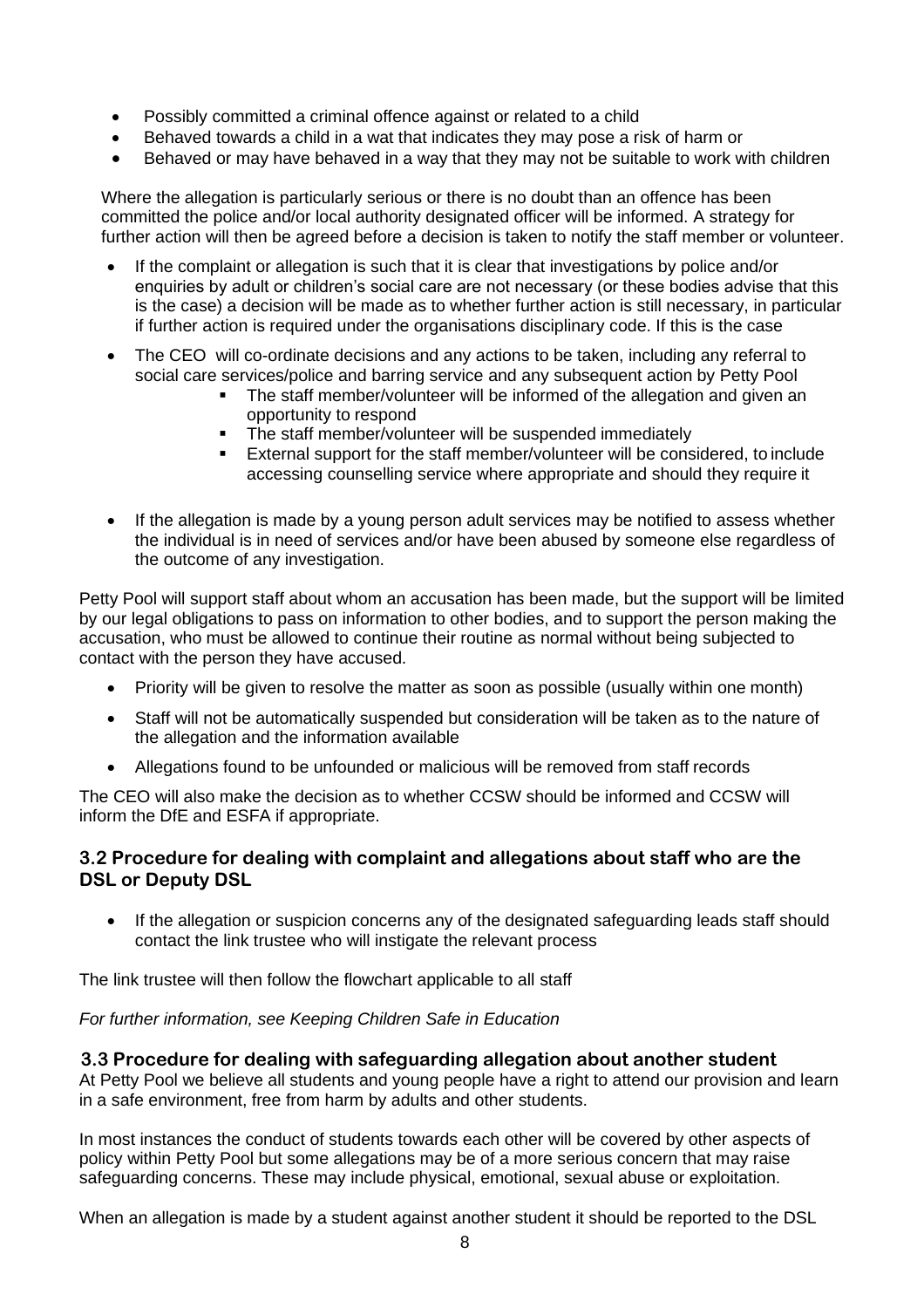who will follow flowchart raising safeguarding concerns. The DSL should contact social services to discuss the case if they feel there is sufficient cause for concern. If the allegation indicates a potential criminal offence has taken place, the police should be contacted at the earliest opportunity and parents informed (of both the student being complained about and alleged victim). Where neither social services not the police accept the complaint an internal investigation will take place using Petty Pools usual disciplinary procedures.

On occasion some students will present a safeguarding risk to other students and visitors. These students will have an individual risk management plan to ensure other students are kept safe and they themselves are not laid open to malicious allegations. This will be developed in partnership with the relevant agencies in the local authority.

#### **3.4 Procedure for dealing with past allegations from students**

If a student has made any accusations in the past, regarding a specific member of staff, or at a previous intuition, (even if the allegation was not upheld) under NO circumstances should any member of staff put themselves in a 1-1 situation with this student or vulnerable adult.

The DSL will ensure that the relevant risk assessments and control measures are developed and introduced before a young person is allowed to participate in activities at Petty Pool.

#### **3.5Procedure for raising concern that a child or young person is involved in Child Sexual Exploitation and Child Criminal Exploitation**

CSE and CCE is an abuse of power where an individual or group takes advantage of an imbalance of power to coerce, manipulate or deceive a child into sexual or criminal activity. Whilst age may be the most obvious, this power imbalance can also be due to factors including gender, sexual identity, cognitive ability, physical strength, status, and access to economic or other resources. In some case the abuse will be in exchange for something the victim needs or wants and will be to the financial or other advantage (i.e. status) of the perpetrator or facilitator,

This abuse can be perpetrated by groups or individuals, females, children or adults. It can take place in person and online . Victims can be exploited even when activity seems consensual. CSE involves exploitative situations, contexts and relationships where young people receive something (for example food, accommodation, drugs, gifts, money or even affection) as a result of engaging in sexual or criminal activities.

Sexual exploitation involves varying degrees of coercion, intimidation or enticement, including unwanted pressure from peers to have sex, sexual bullying including cyberbullying and grooming.

Children and young people under the age of sixteen cannot, by law, consent to sexual intercourse and anyone engaging in sexual activity with a child under the age of 16 is committing an offence. Whilst the age of consent is sixteen, it is illegal for those under 18 to be paid for sexual services or in kind.

Concern that a child, young person, or vulnerable adult may be involved in sexual or criminal exploitation or at risk of being drawn into it should always initiate action and staff should report the concern to the DSL

#### **3.6 Procedure for dealing with when consensual sex has taken place where one or both young people are students at the college and above consensual age**

- Follow the process outlined in the reporting safeguarding concerns
- It is important to ensure there has been no exploitation or coercion involved, Where the relationship is clearly mutual and consensual with both individuals it may be appropriate to encourage the young person to inform their parents/guardian or involve other agencies to explore sexual health issues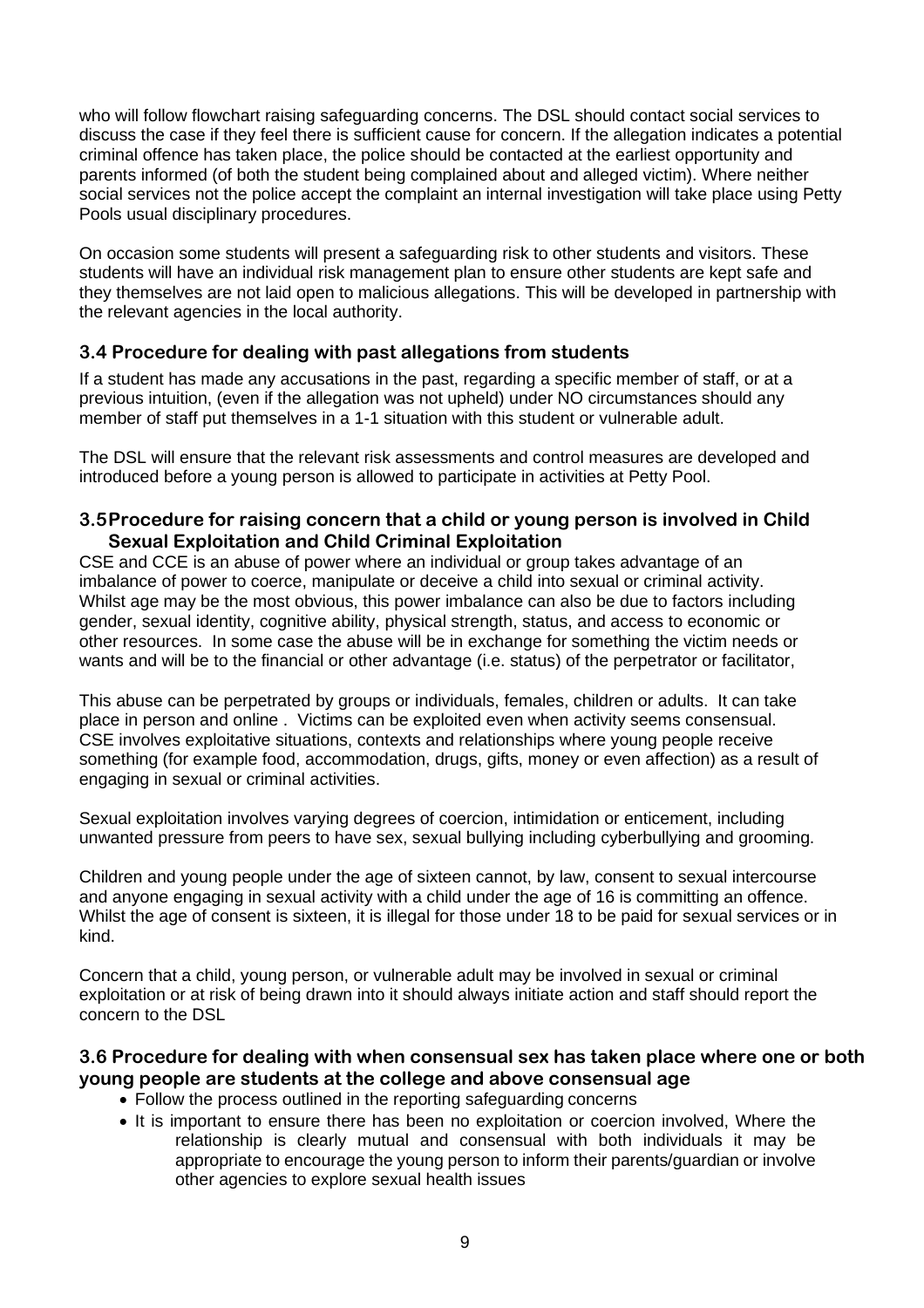#### **3.7 What to do if you are concerned about Female Genital Mutilation (FGM)**

FGM is a non-medical, partial or total removal of the external female genital organs. The procedures are typically carries out on young girls. FGM is illegal in the UK and particularly affects girls and women in Africa. From 31<sup>st</sup> October 2015 a new mandatory reporting duty for FGM came into force – this requires professionals to reports known cases of FGM in under 18 year olds to the police.

Risk factors for FGM include

- Low level of integration into UK society
- Mother or a sister who has undergone FGM
- Girls who are withdrawn from PHSE
- Visiting female elder from the country of origin
- Being taken on a long holiday to the country of origin
- Talk about a 'special procedure' to become a woman

If you are concerned that a student or young woman is at risk from FGM you should report the concern to the DSL following the process outlined in appendix 2 reporting safeguarding concerns

#### 3.8**What to do if you are concerned about private fostering**

A private fostering arrangement is one that is made privately (without the involvement of a local authority) for the care of a child under the age of 16 years (under 18 is disabled) by someone other than a parent or close relative (close relative defined as grandparent, brother, sister uncle or aunt including half siblings and step parents but not great aunts/uncles or great grandparents or cousins) in their own home in the intention it could last for more 28 days or more.

Each party involved in a private fostering arrangement has a legal duty to inform the relevant local authority at least six weeks before the arrangement is due to start.

Professionals also have a duty to inform the local authority if they are aware of or suspect that a child is subject to a private fostering arrangement.

If you are concerned that a student at risk is subject to a private fostering arrangement you should report the concern to the DSL following the process outlined in appendix 2 reporting safeguarding concerns.

#### **3.9What to do if you are concerned with sexting**

Sexting is defined as youth produced sexual imagery i.e young people sharing images/videos they have created.

If staff are concerned or aware of students sharing any sexual imagery than they should report this immediately to the DSL. They will then hold an initial review meeting and interview the young people involved.

The DSL will make the decision if parents should be informed at the earliest stage unless there is concern that their involvement could lead to a young person being at risk of harm.

The DSL will make the decision if this is a safeguarding issue which can be dealt with internally or if an appropriate referral to the relevant authorities is needed.

An immediate referral to police or social care should be made if

- The incident involves an adult
- There is reason to believe the young person has been co-erced, blackmailed or groomed or if there are concerns about their capacity to consent
- The imagery involved sexual acts with anyone is under 13
- There is any concern that someone is harm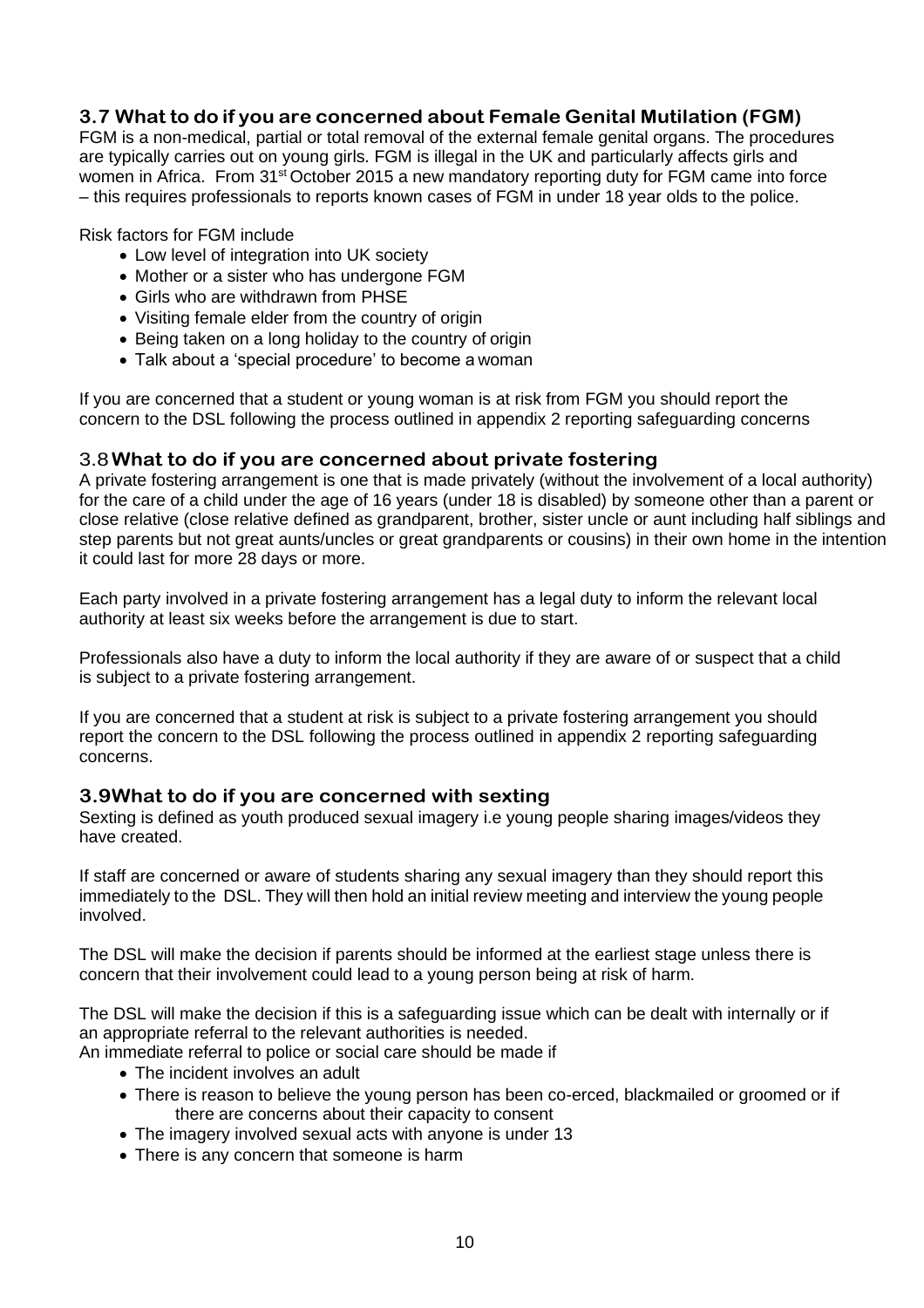#### **3.10 Responding to reports of child on child sexual violence and sexual harassment**

The DSL will advise on the initial response taking into consideration the wider safeguarding picture, the wishes of the victim, nature if alleged incident, the ages of students involved and power in balance i.e. capacity, the pattern and nature of the incident and if there are ongoing risks.

Immediate consideration will be given as to how best to support the students involved. Petty Pool recognises that students should have an appropriate level of awareness around personal space and that sexual violence and harassment is not tolerated.

Following a report of sexual violence, harassment or inappropriate behaviour (including allegations from previous institutions) the Director of Education will make an initial risk and needs assessment consider the victim and their protection, the alleged perpetrator and other students, staff and visitors to Petty Pool. This will be discussed with CEO to agree appropriate course of action.

#### 3.11 **What to do if you are concerned about a student missing from education**

Petty Pool students have good attendance and any absences are followed up immediately with a phone call to the student's house and the reason is noted. Petty Pool will keep up to three contact details per student including home/land line, immediate carer and another emergency contact. If no contact is made within three days, then the local authority will be informed.

#### 3.12 **What to do you if you are concerned about the management of safeguarding in Petty Pool.**

Petty Pool recognises that if staff or volunteers, or other stakeholders, feel that a referral is necessary, there is an incident regarding the Chief Executive or the Director of Student Services, or that there is dangerous or illegal activity or a widespread systematic failure in the provision or management of services then people can raise concerns

- directly with the local multi agency safeguarding partnership Cheshire West or Cheshire East – see section 13 for details
- directly with our prime contract CCSW contact Chris Baggs
- via the Independent whistleblowing charity Public Concern at Work on 020 7404 6609
- via the NSPCC website or whistleblowing helpline 0800 028 0285

For more information, see the organisation's whistleblowing policy and whistleblowing to OFSTED about safeguarding in local authority children's services.

### **Section 4 Safeguarding measures adopted by Petty Pool:**

The management of Petty Pool realise that there are several areas of particular risk to ensure the safeguarding of students, young people and staff. Special care should be given during these activities and additional guidelines and risk considerations have been developed for each of these activities. These include

- Physical intervention including giving instruction on the Outdoor Education centre, where a student may need particular support or to safeguard from harm i.e. if they have mobility issues
- Personal care especially for students at the college
- Changing for outdoor activity, sports and swimming
- Overnight stays in our residential centre and for student off site residentials

More guidance is given in the code of conduct for staff. If staff have any questions, or concerns, they should be discussed with the DSL.

Petty Pool adopts a range of other safeguarding measures to ensure the safety of all. These include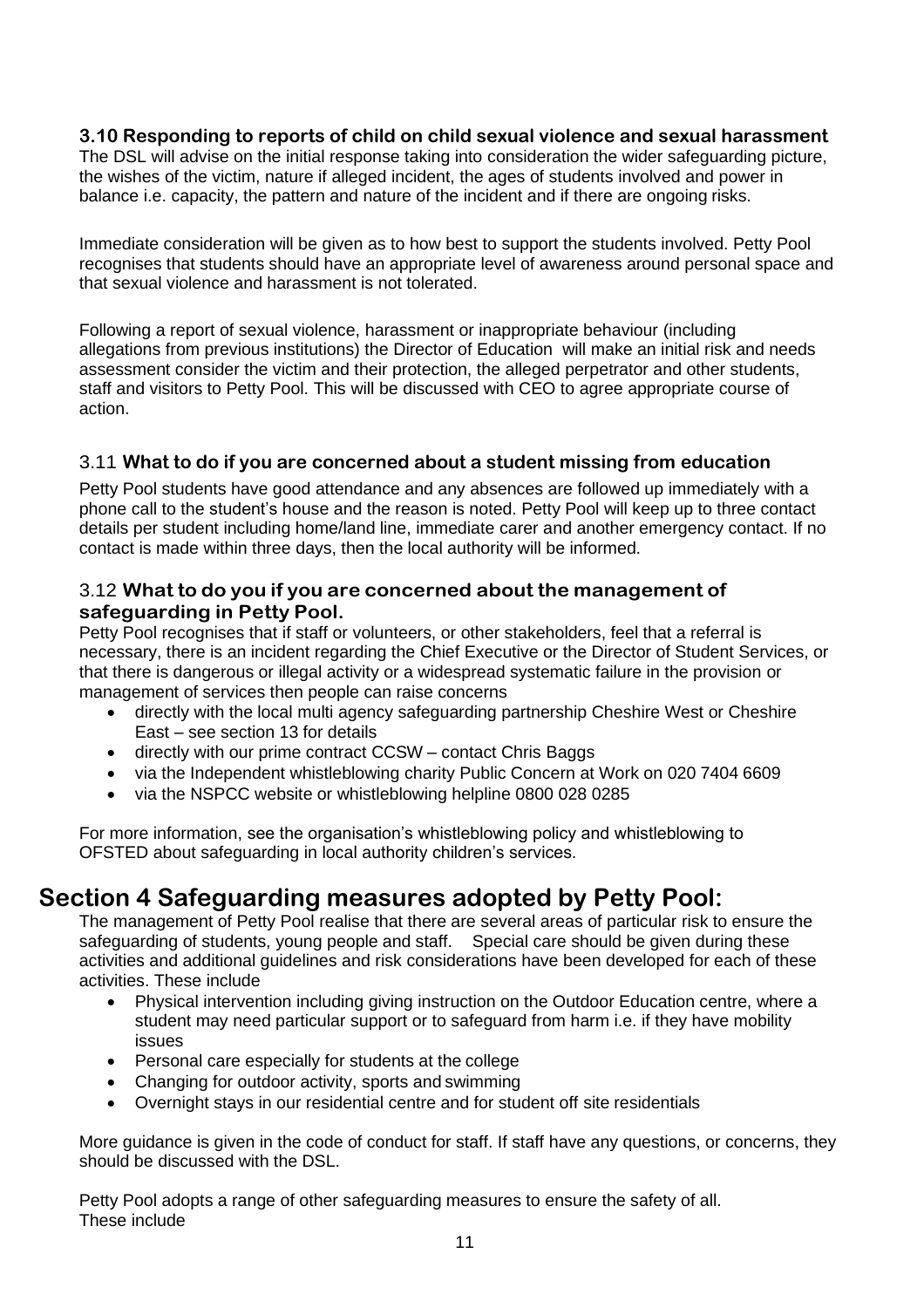- Weekly staff meetings include a section on student issues which are then discussed in the weekly SMT meetings
- All staff, including voluntary staff must have been checked by DBS/ barred list check prior to working with Clients
- All staff participate in a full induction
- Voluntary staff should not be left in charge of clients or give support in a 1-1 situation (i.e. on their own)
- Guidelines for dealing with epileptic seizures are displayed on every wall and in vehicles
- Medical Records must be completed for all Students and Outdoor Centre residential clients, prior to attending the site
- First Aiders are on site with posters showing who they are displayed
- DSL are available for staff to raise concerns out of hours and during the school holidays
- •
- Driving Licence Check is undertaken annually and any staff transporting students must undertake an independent assessment
- Reference Checks are undertaken for all paid staff
- Qualifications of all paid staff are checked and retained on file
- Work placements are risk assessed and work based learning providers are made aware of their common law duty of care to take steps to ensure the safety of the vulnerable person at all times
- Young people are given information about safeguarding during their induction and information displayed on walls on what to do if they have a concern
- The student survey and learner forum asks students if they feel safe during their studies at Petty Pool and SMT act upon any concerns as part of self assessment process
- All staff, volunteers, contractors and visitors sign into the buildings. Lanyards are worn with different colours to differentiate
- External contractors are suitably checked and supervised
- Protection online including use of appropriate filters and monitoring systems, awareness raising for students and close supervision online.
- Our wider curriculum including our tutorials and Preparation for Adulthood includes relevant and appropriate support and information on relationships

# **Section 5 Preventing violentextremism**

In respect of safeguarding individuals from radicalisation, Petty Pool works to the Prevent element of the Government's Counter Terrorism Strategy, and where deemed appropriate seeks external support for learners through referrals to the Channel Programme. This programme aims to work with the individual to address their specific vulnerabilities, prevent them becoming further radicalised and possibly entering the criminal justice system because of their actions. It is recognised that radicalisation can occur to an individual from any section of society and is not particular to any racial, ethnic or social group. It is further recognised that in many instances the process of radicalisation is essentially one of grooming by others.

#### Radicalisation is

*'Vocal or active opposition to fundamental British values, including democracy, the rule of law, individual liberty and mutual respect and tolerance of different faiths and beliefs; and/or calls for the death of members of our armed forces, whether in this country or overseas'*.

The PREVENT strategy has three clear objectives:

- Terrorist ideas should be identified and challenged
- Vulnerable people should be supported and protected from becoming terrorists or supporting terrorism
- Communities, institutions and the Governments should all work together to tackle the problem of extremism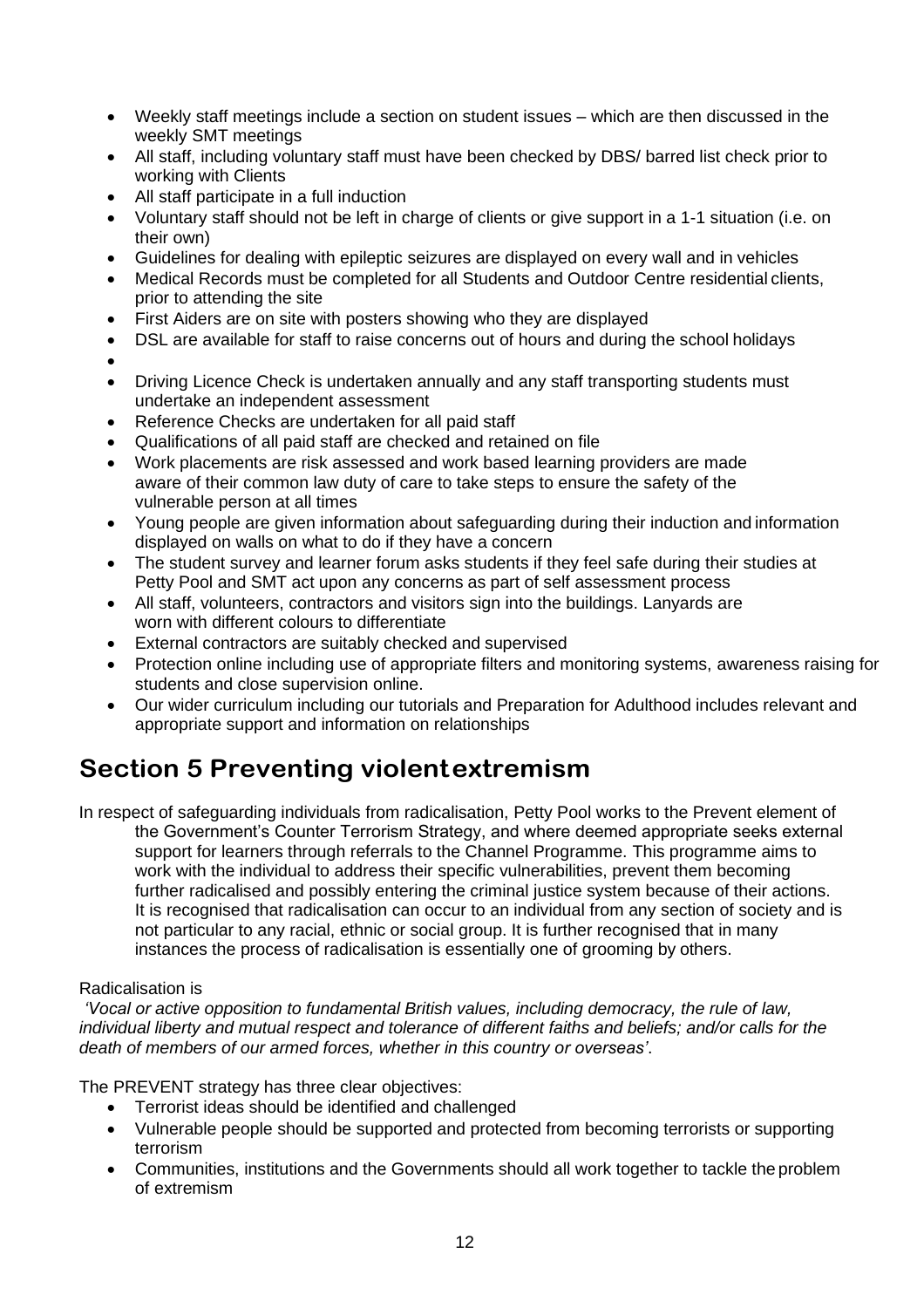Petty Pool have an annual Self-Assessment Process that enables us to identify, assess and then develop our Safeguarding procedures around the four key areas in relation to the PREVENT agenda. These key areas include:

- Leadership and accountability structures
- Training for staff, SMT and Trustees
- Reporting and referral routes (including Channel)
- Broad and balanced curriculum that helps protect children against extremism
- Ensuring the site is not used by external groups which may be involved in terrorist related activity

If staff are concerned about a young person becoming involved, then they should raise the concern with the designated safeguarding leads as flowchart.

# **Section 6 Safer Recruitment**

Petty Pool will ensure that the CEO and other key personnel have completed appropriate safer recruitment training. At all times we will ensure that safer recruitment practices are followed in accordance with the requirements of *'Keeping Children Safe in Education'*, DfE (2016).

At Petty Pool we will use the recruitment and selection process to deter and reject unsuitable candidates. We require evidence of original academic certificates. We do not accept testimonials and insist on taking up references prior to appointment. We will question the contents of CV if we are unclear about them, we will undertake Disclosure and Barring Service checks and use any other means of ensuring we are recruiting and selecting the most suitable people to work with our students.

Working with CCSW we will maintain a Single Central Register of all safer recruitment checks carried out in line with statutory requirements.

*For further information, see staff recruitment policy*

# **Section 7 Record keeping and Confidentiality**

Any information recorded will be kept in a separate named file, in a secure cabinet and not with the students file. These files will be the responsibility of the DSL. Child protection information will only be shared within school on the basis of 'need to know in the student's interests' and on the understanding that it remains strictly confidential.

Safeguarding information will only be kept in the file and this file will be kept up to date. Records of concern, copies of referrals, invitations to child protection conferences, core groups and reports will be stored here.

When any information is transferred, the DSL will make contact with the relevant people and ensure that the student's file is forwarded to the receiving agency in an appropriately agreed manner. We will retain evidence to demonstrate how the file has been transferred; this may be in the form of a written confirmation of receipt from the receiving agency and/or evidence of recorded delivery.

Petty Pool also keeps records of what happens after a concern has been raised.

The board receives an update at each board meeting on any issues regarding safeguarding. A summary of the issues and trends is also presented at the end of the academic year. The board also receive a copy of the organisational self-assessment regarding safeguarding. See appendix 10 for outline of report.

### **Section 8 Training**

In order to protect both clients and staff The Trust provides training and implements measures, as far as is reasonably and legally possible, to protect all who attend Petty Pool. This includes annual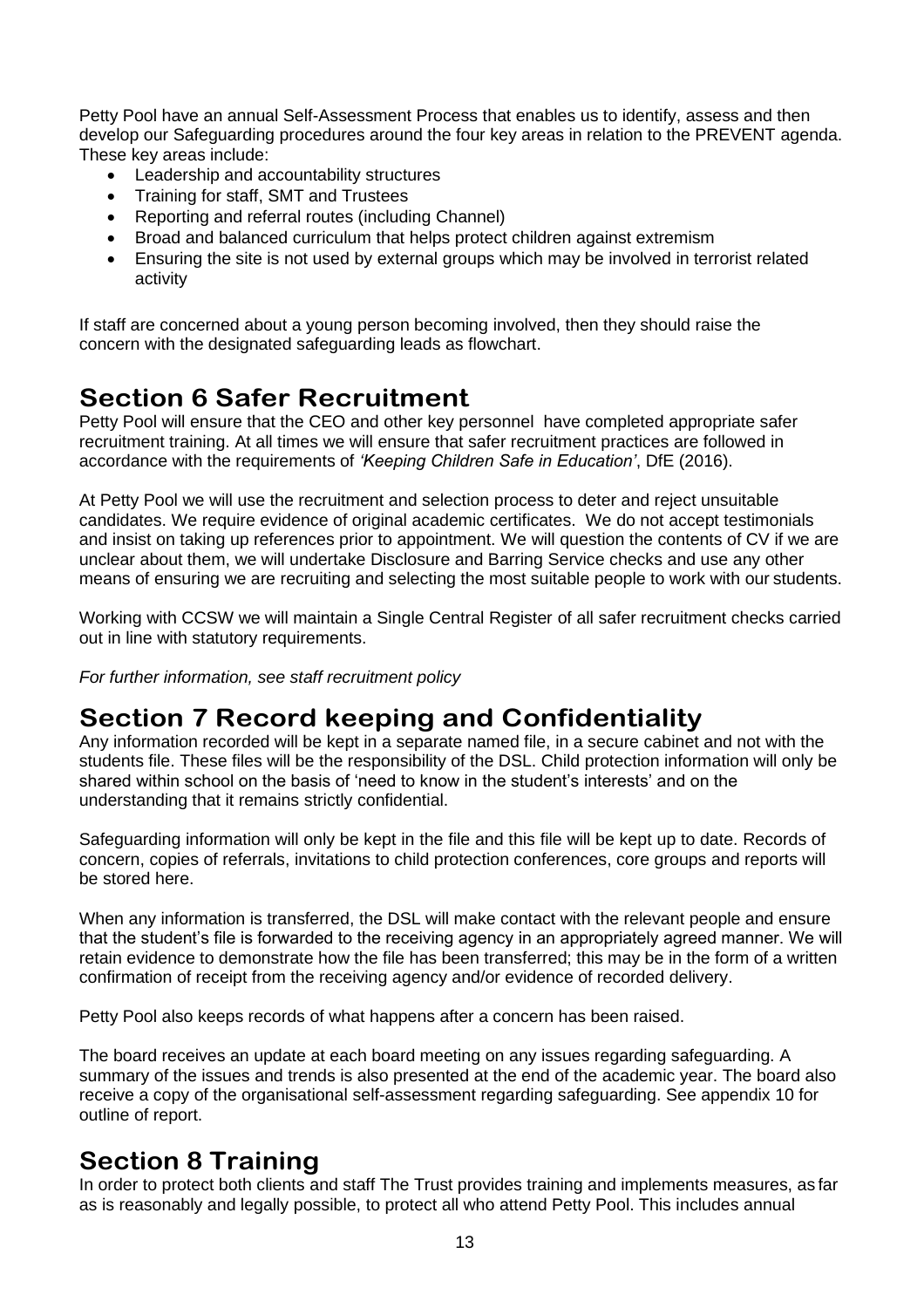online Safeguarding Training and additional CPD internally run sessions and information sharing. It is also supplemented by Cheshire West & Chester Social Services and/or CCSW.

The organisation is committed to providing a thorough induction around safeguarding as well as regular updates and refresher courses, this will be provided annually via e learning and for various elements of safeguarding to be discussed as part of the CPD/training calendar. Full records of this training are kept with a register of attendance.

## **Section 9 Working with partner organisations**

Petty Pool is committed to working in partnership with Local Authorities and other agencies. Staff will contribute to any core meetings or case reviews as requested and will provide any information. Any exchange or disclosure of information must be in accordance with the Data Protection/GDPR Act 2018, the Human Rights Act 1998 and the Freedom of Information Act. However, fear of sharing information must not be a reason to stand in the way of the need to safeguard and promote the welfare and protect the safety of children.

Where appropriate, Petty Pool reserves the right to defer to the Safeguarding Policies and Procedures of; Cheshire West & Chester Social Services, East Cheshire Social Services, Halton, Warrington or Wirral Social Services or those of our Franchise Partners, where it is deemed in the best interests of the individual or the case in hand. If a trigger form is sent to Social Services, the future course of the matter and eventual action will reside with them. It is most likely that they will hold an initial interview with the complainant.

### **Section 10 Additional Guidance for staff**

#### Recording information

Details of the alleged abuse should be recorded using the concern form appendix 5 with as much information as is possible to supply

All information recorded should include:

- Factual information, for example times, dates names of people
- Whether information was gathered face to face, by telephone in person or via a third party
- Retain rough notes, letters, emails or other documents which might be supporting evidence

All referrals must be recorded in writing within 24 hours and sent to the local safeguarding team for the area that the child or vulnerable adult resides in.

The designated safeguarding leads should record also record any actions and outcomes using the incident log appendix 4

#### Good practice

**Do:**

- Stay calm and take the person seriously
- Reassure the person and tell them you're glad they have told you
- Reassure the person that what has happened is not their fault-the abuser is responsible
- Be honest about you position; who you have to tell and why
- Report the information to Petty Pool Trust's designated safeguarding lead
- Keep the person fully informed about what you are doing and why
- Give the person information about confidential sources of help (if appropriate)

### **Don't:**

- Make promises that you can't keep
- Interrogate with lots of questions
- Cast doubt on what a person tells you. Remember it has taken a lot of courage for them to tell you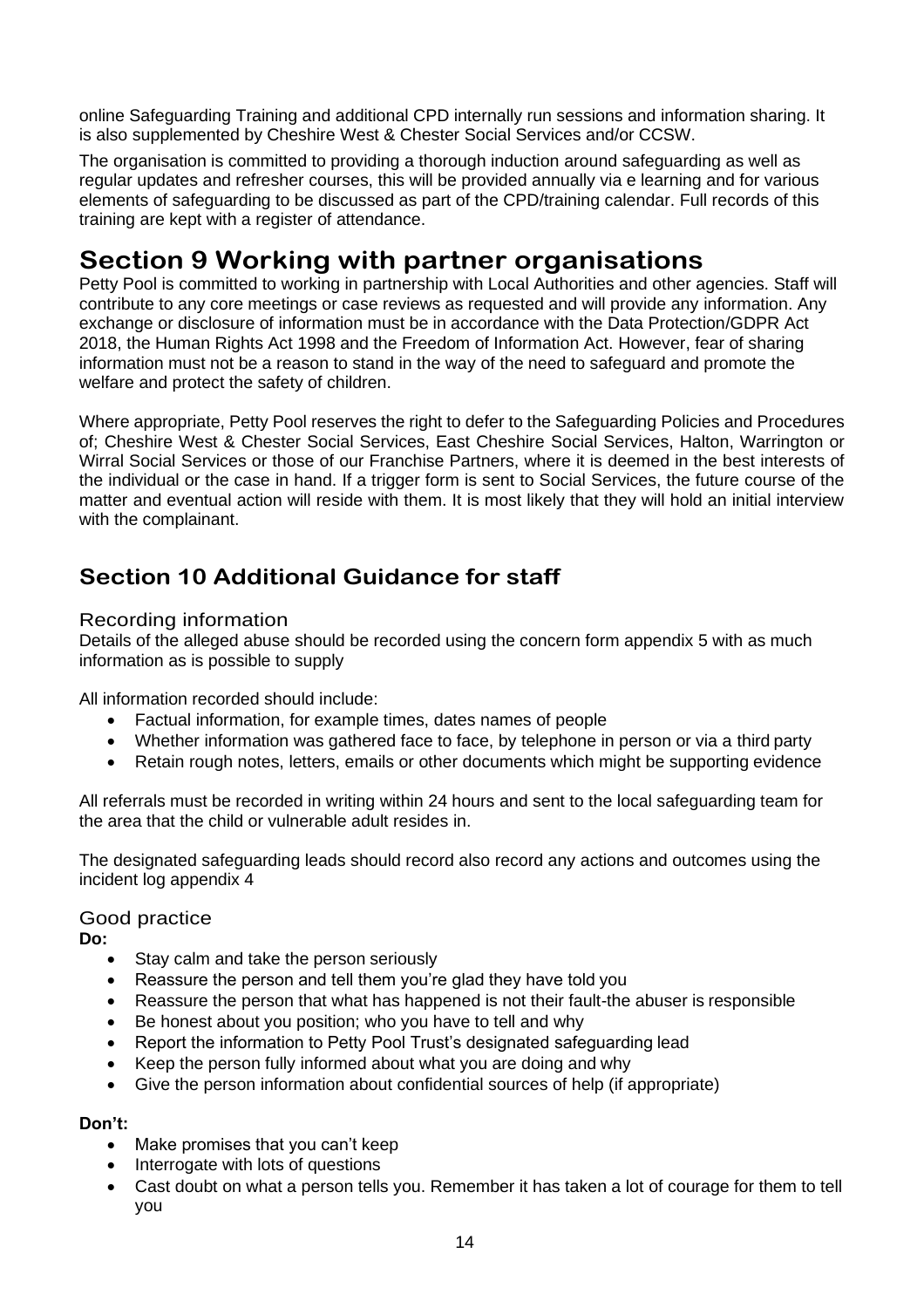- Say anything which might make the person feel responsible for the abuse, for example why they haven't told anyone before
- Communicate anger without saying it's the abuser you feel angry towards (the person may think you are angry with them)
- Contact the alleged abuser or gossip about the incident with others

# **Section 11 Monitoring compliance**

- The Chief Executive is responsible for ensuring that the policy and procedures are followed when needed.
- The DSL are responsible for initiating any of the procedures when required.
- All staff are responsible for notifying any related situation or circumstances that might affect the welfare of students.
- When the policy and procedure is implemented members of SMT are responsible for analysis of any implementation of the procedure and reporting any need to update procedure or process.
- Safeguarding issues will be discussed weekly at SMT and report will be provided to the board
- The policy will be reviewed each year and the organisation will undertake a safeguarding self assessment with subsequent action plan to address any concerns.

### **Section 12 More information - safeguarding**

[www.safeguardinginschools.co.uk](http://www.safeguardinginschools.co.uk/)

<http://cheshirewestlscb.org.uk/professionals/>

<http://www.online-procedures.co.uk/pancheshire/>

<https://www.gov.uk/government/publications/keeping-children-safe-in-education--2>

#### **More information - Prevent**

If you have any queries or concern around PREVENT you should raise this with your safeguarding lead(s).

#### **More information – FGM**

NSPCC FGM helpline 08000283550

#### **Reporting a concern regarding the organisation**

#### CCSW – DSL Chris Baggs

Director of Learning and Learner Services **CCSW** Dane Bank Avenue, Crewe, CW2 8AB Tel: 01270 654654 Email: [chris.baggs@CCSW.ac.uk](mailto:chris.baggs@scc.ac.uk)

#### **Cheshire East Consultation Service**

Tel: 0300 123 5012

#### **Cheshire West**

Office hours: 01606 275 099

Out of hours: 01244 977 277

Cheshire Police: 0845 458 0000 (999 in an emergency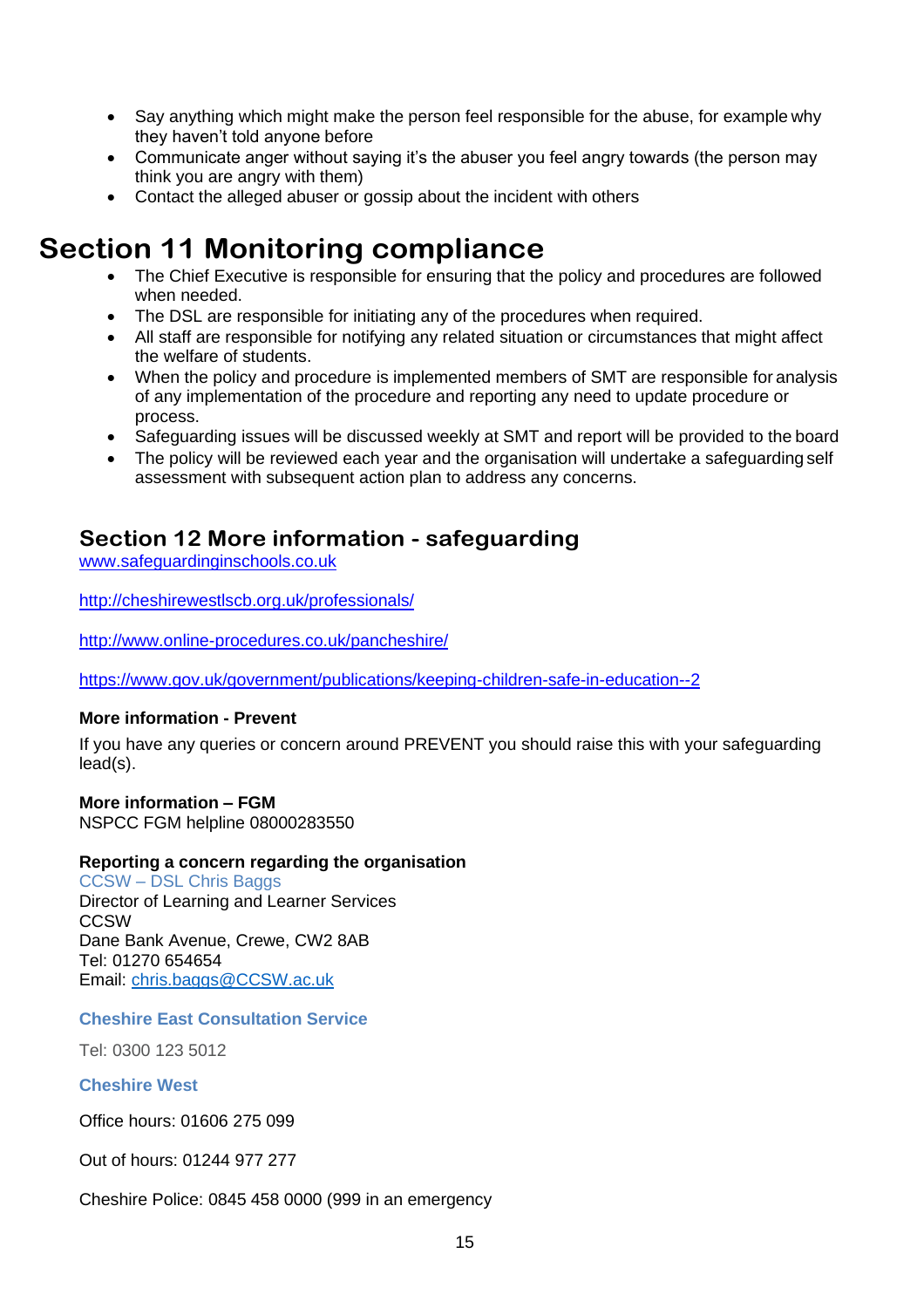#### **Appendix one – signs of abuse and neglect**

### Signs of abuse and neglect

#### **Sexual Abuse**

Sexual abuse involves forcing or enticing a child or young person to take part in sexual activities including non-contact activities.

Key features

There are few physical signs. more likely to be emotional and behavioural factors.

- · Aggression
- Withdrawn
- \* Self harming, including eating disorders
- · Drawings of sexually explicit behaviours
- · Promiscuity/ precociousness
- Inappropriate sexualised conduct
- · Sexually explicit behaviour
- · Reluctance to remove clothing for swimming or PE

Sexual abuse can be very difficult to recognise and reporting sexual abuse can be an extremely traumatic experience for a child. Whilst the media often focuses on 'stranger danger', studies indicate that between 80 and 90% of cases involve a known adult

The internet has increased the risk of non-contact sexual abuse and children must be alert to these dangers when online.

#### Neglect

Neglect is the failure to meet a child's physical and or psychological needs.

#### Key features

- \*Inadequate clothing for the child's size, weather or time of year
- •Underweight for age
- \*Frequent school absences
- \*Poor health
- \*Emotionally needy
- \*Persistently dirty with a body odour

@2015 Andrew Hall | Success In Schools Ltd.



#### **Further Information**

The statutory guidance for schools is set out in the following documents:

Working Together to Safeguard Children (2015)

Keeping Children Safe in Education  $(2015)$ 

What to do if you're worried a child is being abused (2015) (non-statutory)

#### **High Risk Factors**

- . Families with complex needs
- ·Parental substance use
- .Poor parental mental health · Parents with learning
- difficulties
- . Children with disabilities
- · Families with past history
- of childhood abuse
- ·Domestic Violence

#### **Physical Abuse**

Physical abuse involves any action that causes physical harm to a child including fabricating the symptoms of or deliberately inducing illnesses.

Key features

- · Bruising of various ages
- · Bite marks
- · Burns and scalds
- · Fractures in non- mobile children
- · Injuries in unusual areas or with well-defined edges
- · Old injuries or scars
- · Refusal to discuss injuries
- · Inconsistent explanations
- . Talk of punishment which seems excessive
- · Arms and legs kept covered
- · Reluctant to remove clothing for swimming or PE
- . The parents are uninterested or undisturbed by an accident or injury

#### **Emotional Abuse**

Emotional abuse is the persistent emotional maltreatment of a child.

Key features

- · Development delay.
- . Abnormal attachment to parent/ carer.
- + Low self-esteem.
- Lack of confidence.
- · Inappropriate emotional response.

To book safeguarding training or consultancy visit our website at: ww.safeguardingsinschools.co.uk or telephone 01223 929269